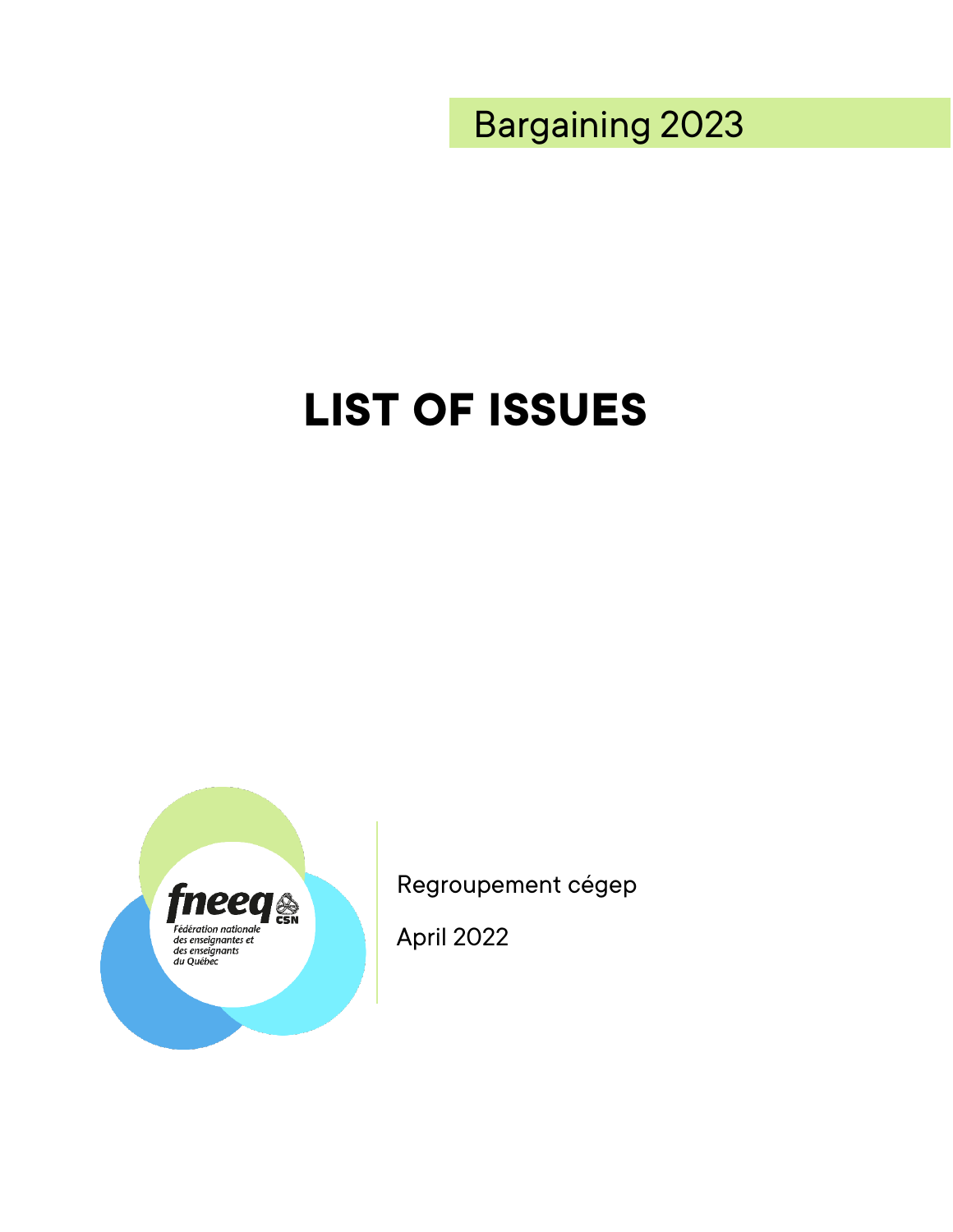# TABLE OF CONTENTS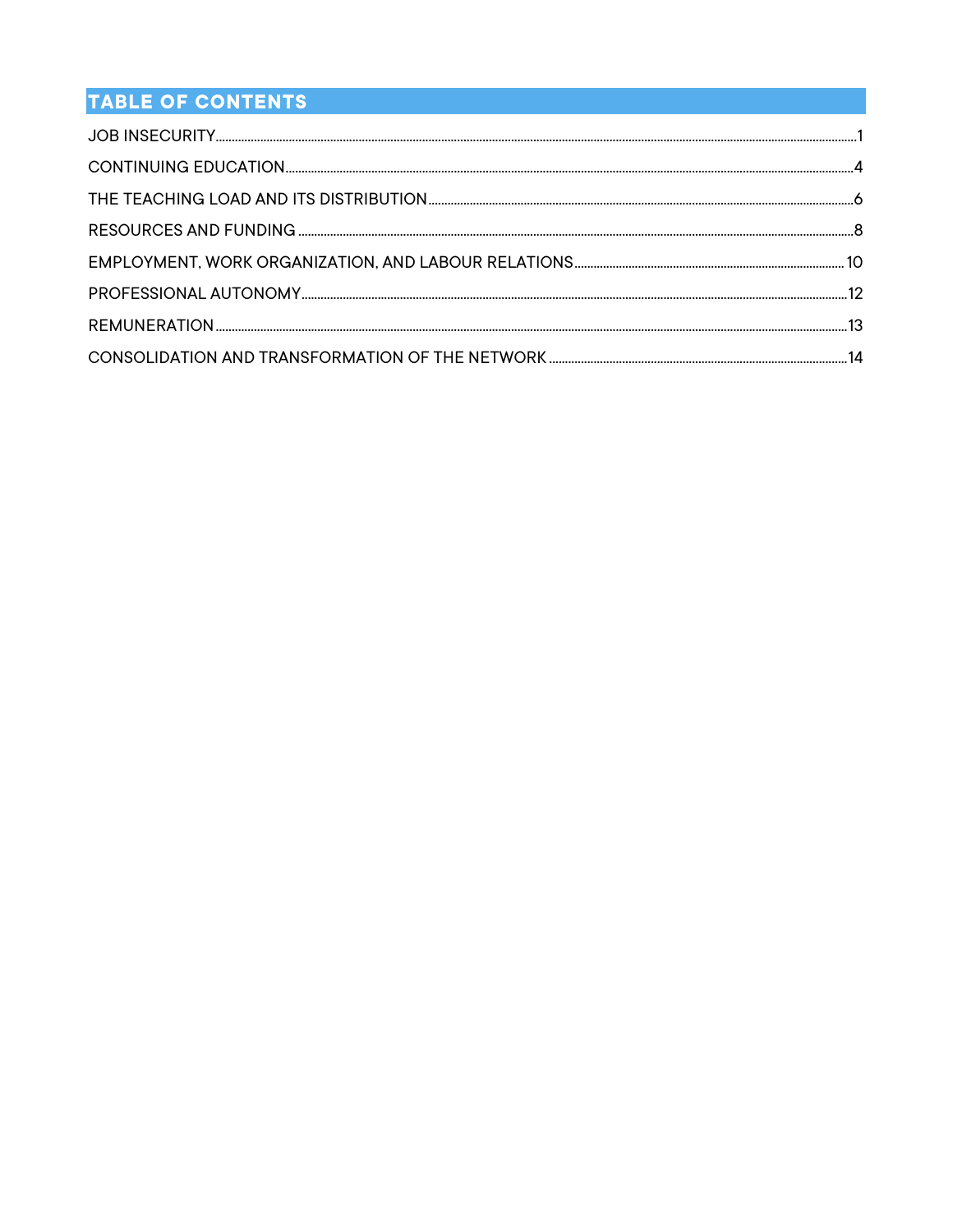The issues presented below are the result of an extensive consultation with local unions. Work carried out by the province-wide committees provided for in the collective agreements, as well as by the federation's syndical advisors, also informed this list.

Please note that the topics and issues presented below have not been prioritized.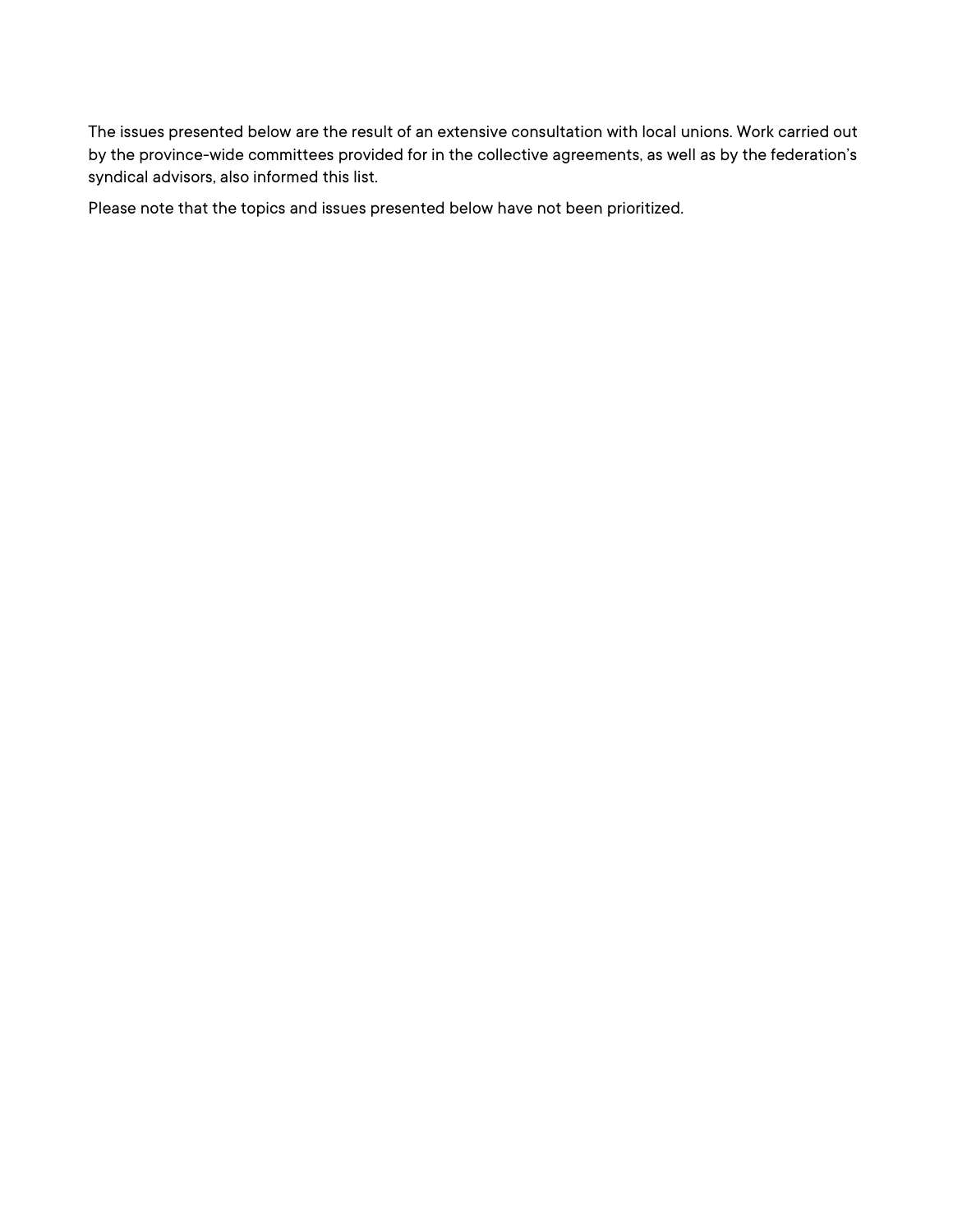#### <span id="page-3-0"></span>**JOB INSECURITY**

- 01 Prolonged job insecurity has harmful effects on the physical and psychological health of precariously employed teachers.
- 02 Non-permanent teachers face grave uncertainty, particularly when they teach in a college or discipline where workloads are unstable, due for example to the volatility of student numbers.
- 03 It is very difficult for non-permanent teachers who work in more than one college or workplace to make informed choices.
- 04 Certain colleges issue contracts for non-permanent teachers very late, sometimes even after the drop deadline, which makes them bear the brunt of the uncertainty related to student numbers.
- 05 Non-permanent teachers are often informed of their teaching loads and schedules very late. Their loads are often modified right up until the very beginning of term. It is not uncommon for these changes to increase their loads (by increasing the number of preparations, course hours, or students). Sometimes, what should have been a full-time workload becomes a part-time workload.
- 06 Each year, non-permanent teachers must contend with the possibility of being displaced by teachers placed on availability (MEDs) from other colleges who may be less senior. Sometimes, more than one MED might arrive in the same department during a given term. Due to their geographic location, certain colleges are likely to receive MEDs from many other colleges.
- 07 Some local administrations interpret clause 5-4.16 in a problematic way, notably by refusing loads because they are momentarily too heavy or by imposing an additional load on teachers.
- 08 Colleges lack flexibility when it comes to accommodating non-permanent teachers. Often, they do not allow a teacher to withdraw from a Continuing Education or part-time workload to accept a more beneficial one in the Regular sector.
- 09 Non-permanent teachers who do not have access to full-time workloads must often accumulate parttime workloads, and the colleges do not assist with the reconciliation of their schedules.
- 10 Given the nature of the teaching profession, especially in relation to the scheduling and staggering of salary payments, it is often difficult for non-permanent teachers to avail themselves of Employment Insurance.
- 11 Non-permanent teachers must deal with serious anxiety related to maintaining their place on hiring priority lists for their discipline, where they can be passed for reasons beyond their control. For example, some teachers alternate their positions on the seniority list year after year. They often tend to take on too much work to avoid being passed.
- 12 Non-permanent teachers are not assigned certain workloads because of the difficulty in tracking the relevant postings and applying in time.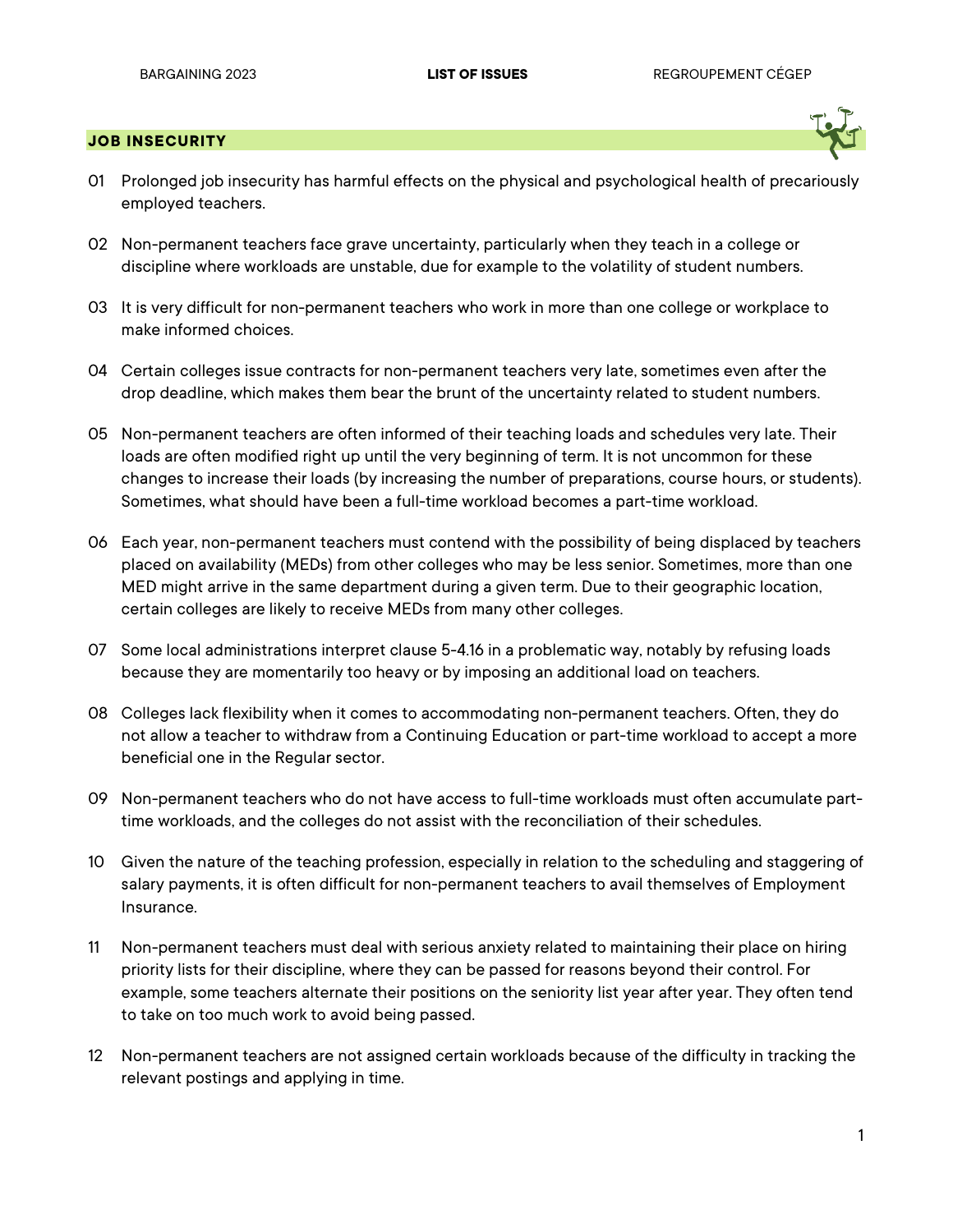- 13 Non-permanent teachers often have heavier teaching loads than permanent teachers, in particular:
	- − because the colleges often require them to have a CI that is higher than 40 for a given term or 80 for a given year;
	- − due to the large number of new preparations they must take on;
	- − because of the overload caused by replacing colleagues while the term is under way.
- 14 The threshold for annualization (80 CI) is too high, which penalizes non-permanent teachers.
- 15 The number of Regular sector CI units required to benefit from 5-1.03 d) is too high. Access to 5-1.03 d) is too restrictive.
- 16 No matter their years of seniority or the number of consecutive full-time contracts to their credit, non-permanent teachers do not benefit from the slightest salary security measure.
- 17 Some resources could generate positions but do not, which worsens job insecurity.
- 18 Some disciplines receive such a small allocation of teaching resources that teachers working in them may never have access to job security.
- 19 Precariously employed teachers encounter difficulties in consistently availing themselves of the insurance plan.
- 20 The conditions for obtaining tenure are often too restrictive. For example:
	- − years of seniority acquired while on parental or disability leave do not all count for the purposes of obtaining tenure; and
	- − the accumulation of years of seniority does not allow for obtaining tenure without a position, even if the person has accumulated many consecutive full-time years working for the college.
- 21 Some colleges are reluctant to open positions involving more than one discipline or to hire a teacher (who has the necessary qualifications) in more than one discipline, even though this could allow certain teachers in small CEGEPs to achieve full-time employment.
- 22 Access to some leaves (e.g., voluntary workload reduction, leave with deferred or anticipated salary) is difficult or even impossible for non-permanent teachers.
- 23 Job insecurity can sometimes be an obstacle to full participation in departmental and institutional life for non-permanent teachers, despite their willingness to be involved.
- 24 The assignment of contracts is problematic and does not bind both parties equitably.
- 25 Some colleges conservatively forecast the number of student registrations. As a result, they open too few positions.
- 26 The multiple hiring processes faced by non-permanent teachers are too cumbersome.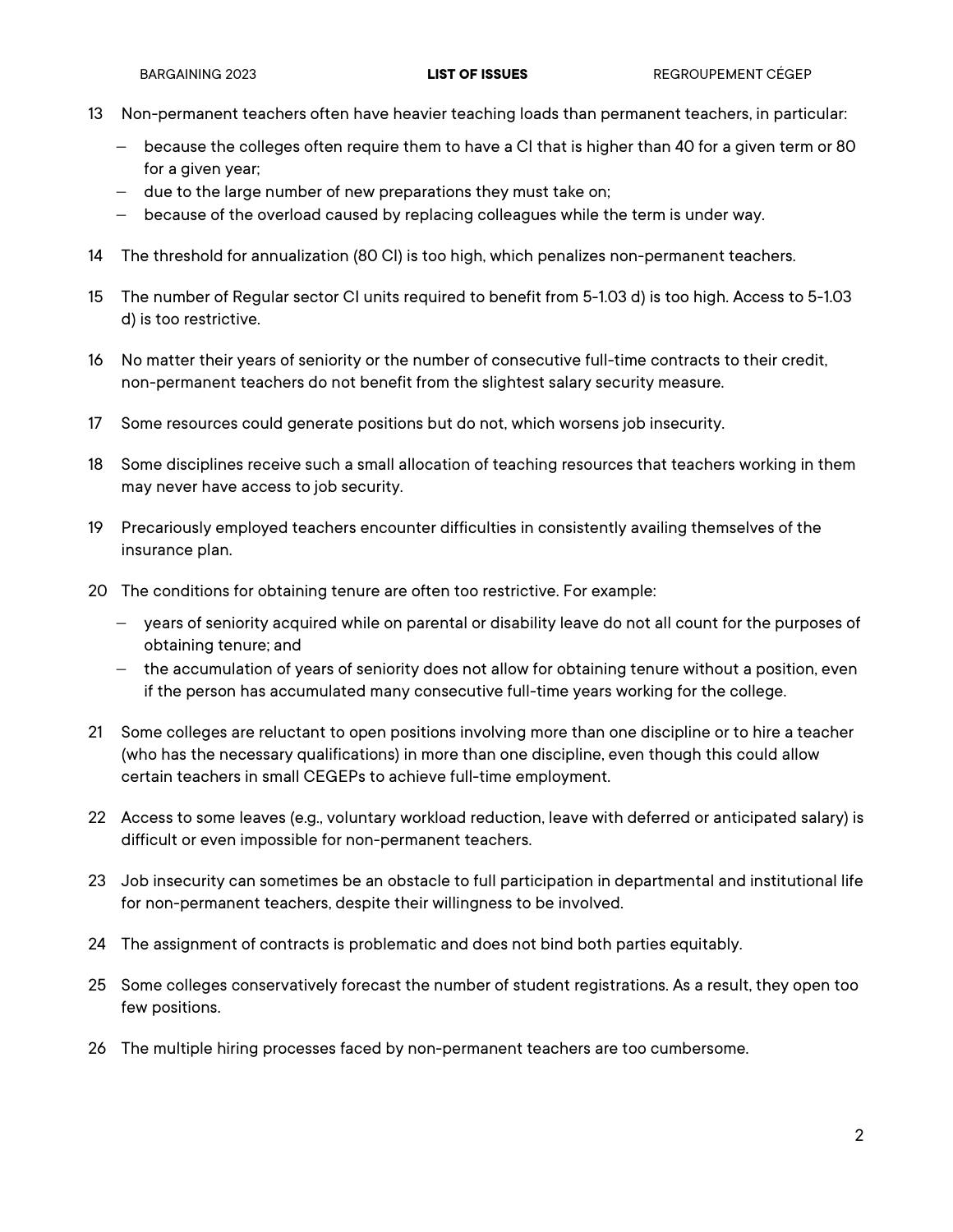- 27 The rules governing the opening of positions are not applied uniformly across the network. In particular, some colleges open positions based on the smallest of the two term allocations in FTE.
- 28 Parental leaves are not adapted to the situation of non-permanent teachers.
- 29 Many colleges face difficulties recruiting and retaining new teachers, particularly because of the great difficulty in offering full-time annual assignments during initial staffing, and due to working conditions at the beginning of their careers.
- 30 Access to research contracts and research conditions, particularly in CCTTs, are often problematic for non-permanent teachers.
- 31 The tendency of certain colleges to favor CI overruns rather than create new workloads worsens job insecurity.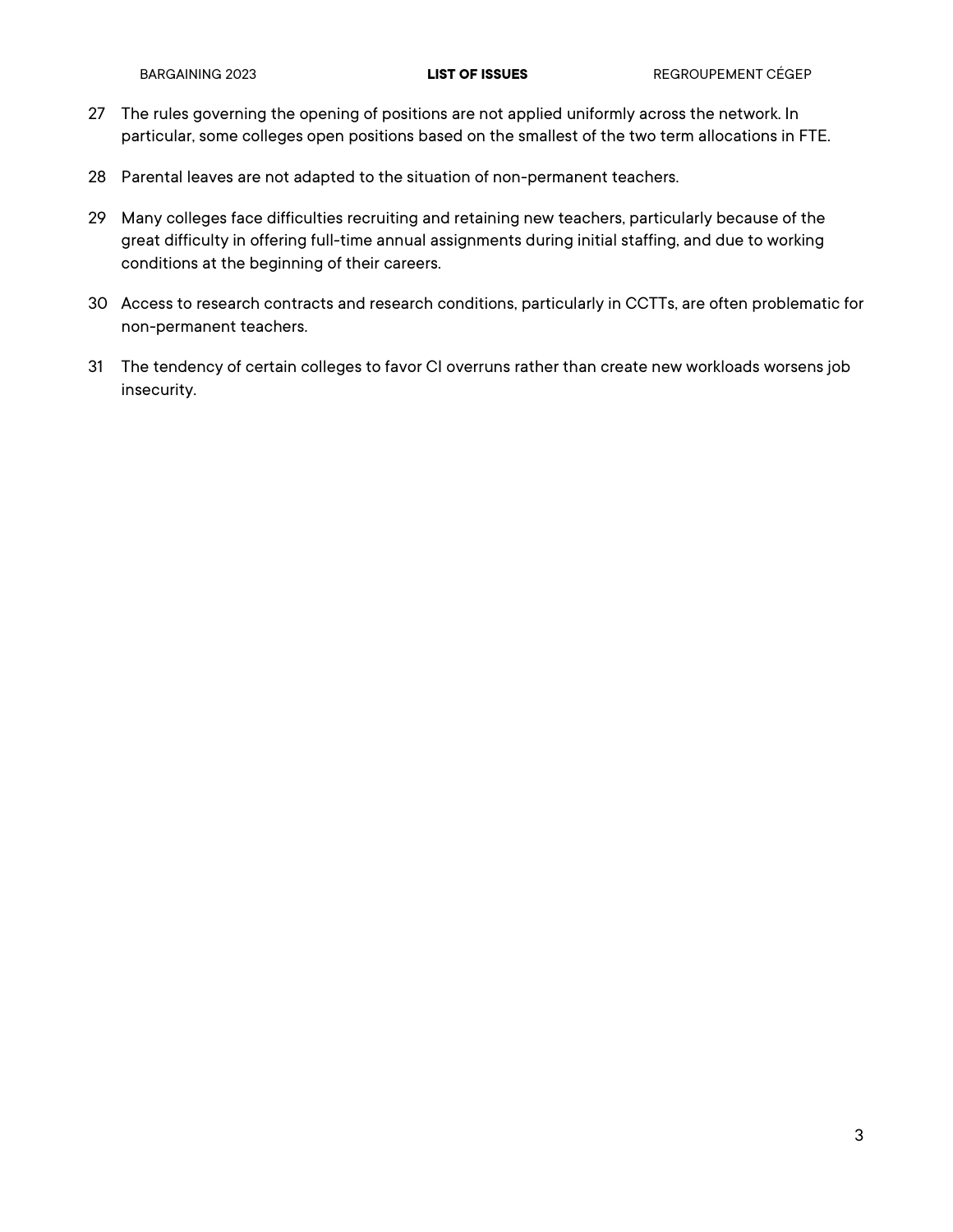#### **CONTINUING EDUCATION**

- <span id="page-6-0"></span>01 The hourly wage for Continuing Education and summer courses is inequitable compared to the CIbased remuneration of teachers in the Regular sector.
- 02 Continuing Education teachers do not have access to the same working conditions and benefits (leaves, insurance, etc.) as their colleagues in the Regular sector, nor do they generally have access to professional development.
- 03 Continuing Education teachers carry out tasks that go unrecognized or only partly recognized, and this undermines their professional autonomy.
- 04 Hiring for Continuing Education courses does not always respect the hiring priority sequence set out in 5-4.17 d). Sometimes teachers are unable to exercise their priority due to avoidable scheduling conflicts.
- 05 The intensive or atypical schedules in Continuing Education complicate decision making, lead to periods of work overload, and make vacation time difficult to plan, particularly for teachers who work in both the Regular and Continuing Education sectors.
- 06 Continuing Education teachers do not benefit from any job security measures.
- 07 The Continuing Education teaching loads (*charges à la formation continue*) set out in Appendix I-13 are insufficient and inadequately regimented.
- 08 The selection committee and criteria are sometimes different for the Continuing Education and Regular sectors.
- 09 Not all programs offered in Continuing Education are under the responsibility of Regular sector departments, thus engendering a different work organization (compared to the Regular sector) in which Continuing Education teachers are deprived of departmental mechanisms of support and regulation.
- 10 Continuing Education teachers do not have access to the same services and material resources as their colleagues in the Regular sector.
- 11 Some matters concerning Continuing Education are exempt from requiring agreement in Labour Relations Committee (see 8-7.02).
- 12 Continuing Education operations lack transparency.
- 13 The organization of work does not allow the exchange of courses between Continuing Education and Regular teachers.
- 14 Some tasks performed by teachers in the Regular sector are often entrusted to professionals in Continuing Education, even though they do not have the necessary disciplinary expertise to perform them well.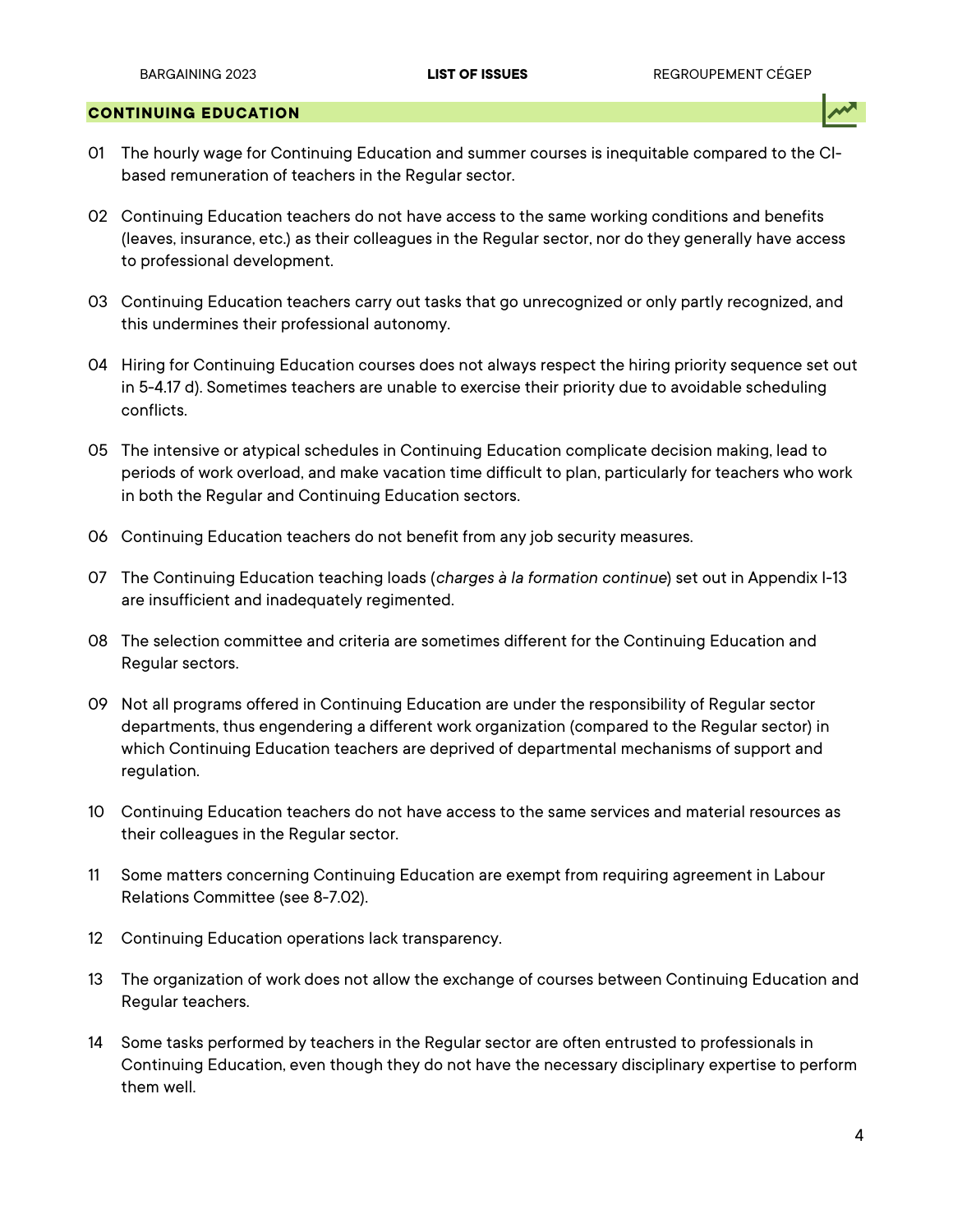- 15 In some colleges, the recognition of acquired competencies (RAC) substitutes for Continuing Education courses.
- 16 The value in full-time equivalent of a teaching load in Continuing Education, provided for in clause 8- 7.07 and Appendix I-13, is obsolete.
- 17 No mechanism limits the number of students per group in Continuing Education, which is particularly problematic in the context of distance education.
- 18 The mediocre working conditions in Continuing Education do not permit the full exercise of the professional autonomy necessary for college teaching, and they amplify the opaque and chaotic development of the network.
- 19 The terms and conditions surrounding the days of paid leave for an hourly-paid teacher under 5-9.06 A) are inadequate and unsuited to the reality of Continuing Education, and the formula for calculating the indemnity does not compensate the loss of wages. In addition, the number of days is insufficient.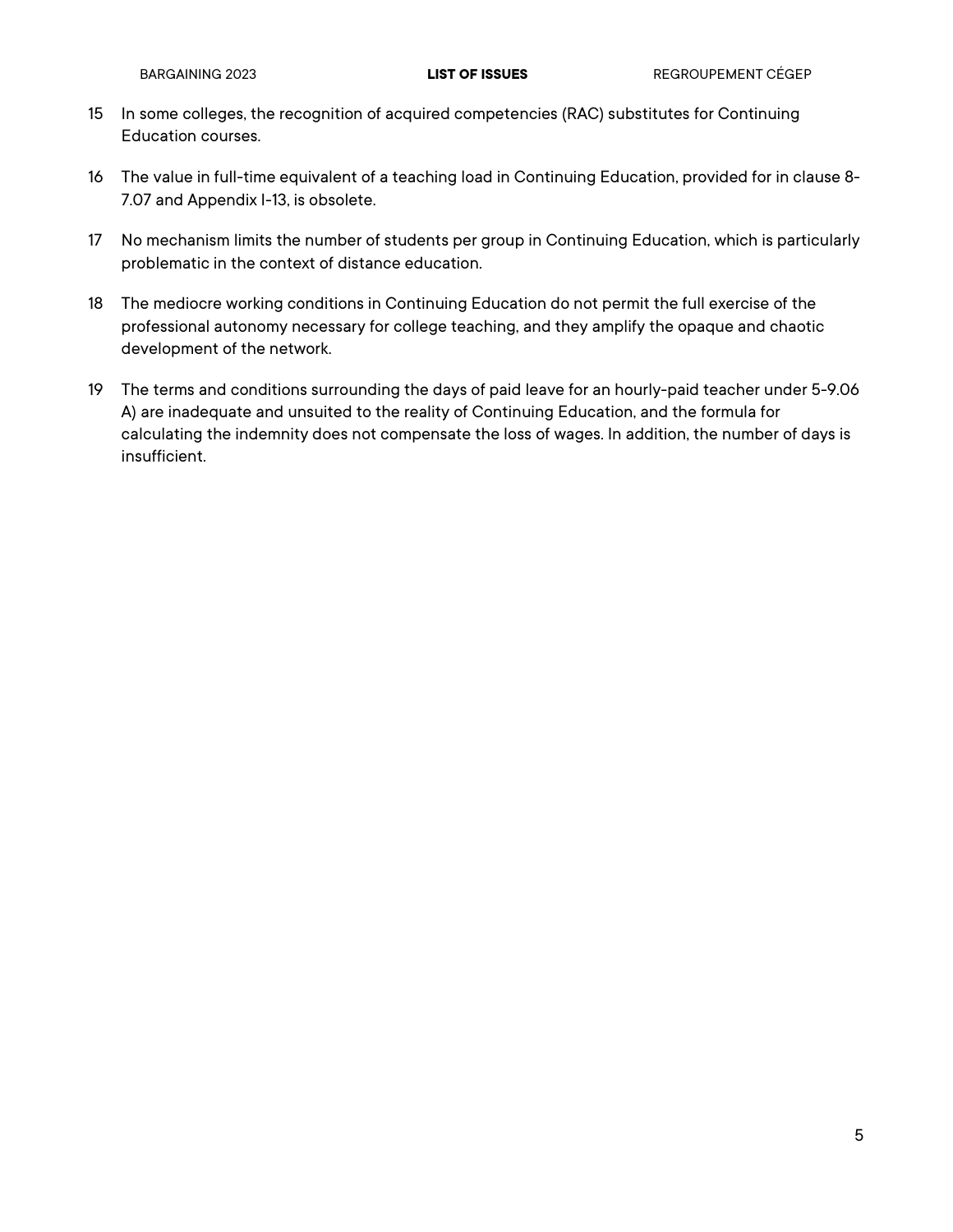#### **THE TEACHING LOAD AND ITS DISTRIBUTION**

- <span id="page-8-0"></span>01 Accountability reporting and other bureaucratic requirements increase teachers' workloads.
- 02 The individual teaching load (CI) does not faithfully reflect the work carried out by teachers to ensure real equity within a department or an establishment, and it should be revisited on several bases.
- 03 Some administrations require a minimum CI for a teacher to be considered full-time.
- 04 The reference dates for CI calculation provided for in Appendix I-1 are too late.
- 05 There are problems applying the collective agreement to intensive courses.
- 06 Departments and programs dealing with technological change must constantly adapt, leading to work overload for their teachers.
- 07 Heavy teaching loads have adverse effects, including stress, burnout, presenteeism, and higher rates of leave.
- 08 The role and responsibilities of teachers in relation to students with disabilities or special needs (EESH/EBP) are unclear. In addition, the collective agreement does not define the terms EESH and EBP.
- 09 The creation of workloads for staffing purposes is becoming more complex.
- 10 Certain tasks related to teaching make teachers' overall workloads heavier, particularly in small CEGEPs and small departments.
- 11 Appendix I-8 is obsolete.
- 12 In several colleges, teachers are under pressure to participate in activities promoting their college, including outside of the period of availability, even though this is not a part of a teacher's duties.
- 13 The collective agreement has no provisions concerning research in the colleges. In addition, institutional and financial support for teachers who conduct research is sometimes insufficient. Recognition of these teachers' research activities is sometimes non-existent.
- 14 There are no stipulations for the development of international activities, nor for the working conditions of teachers who participate in such activities or who take part in activities elsewhere in Quebec.
- 15 Some provisions relating to availability are unsatisfactory, particularly with respect to its time frame and the challenge of exercising a real right to disconnect.
- 16 Some teachers, especially those with coordinating duties, are often required to work during the vacation period to ensure the proper functioning of the college or to avoid surplus work at the beginning of the school year.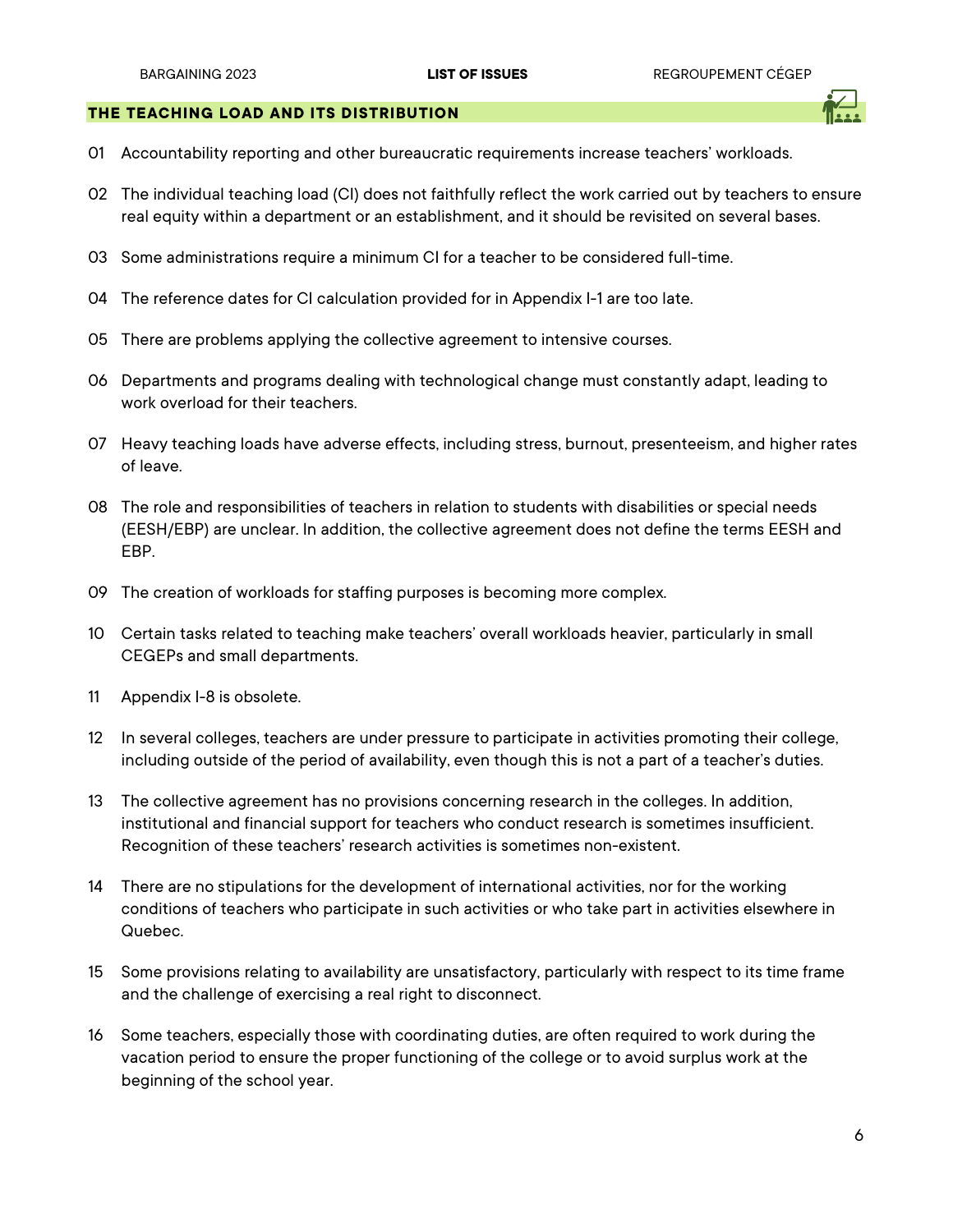- 17 Significant problems in public services, including the centralization of hospital services and workforce shortages, make it difficult to teach and to supervise *stages* in clinical settings.
- 18 The collective agreement does not set limits to the notion of a "course", which can generate inequities in the workloads of certain teachers.
- 19 There are no provisions concerning the task of a teacher who carries out teaching activities for the recognition of acquired competencies.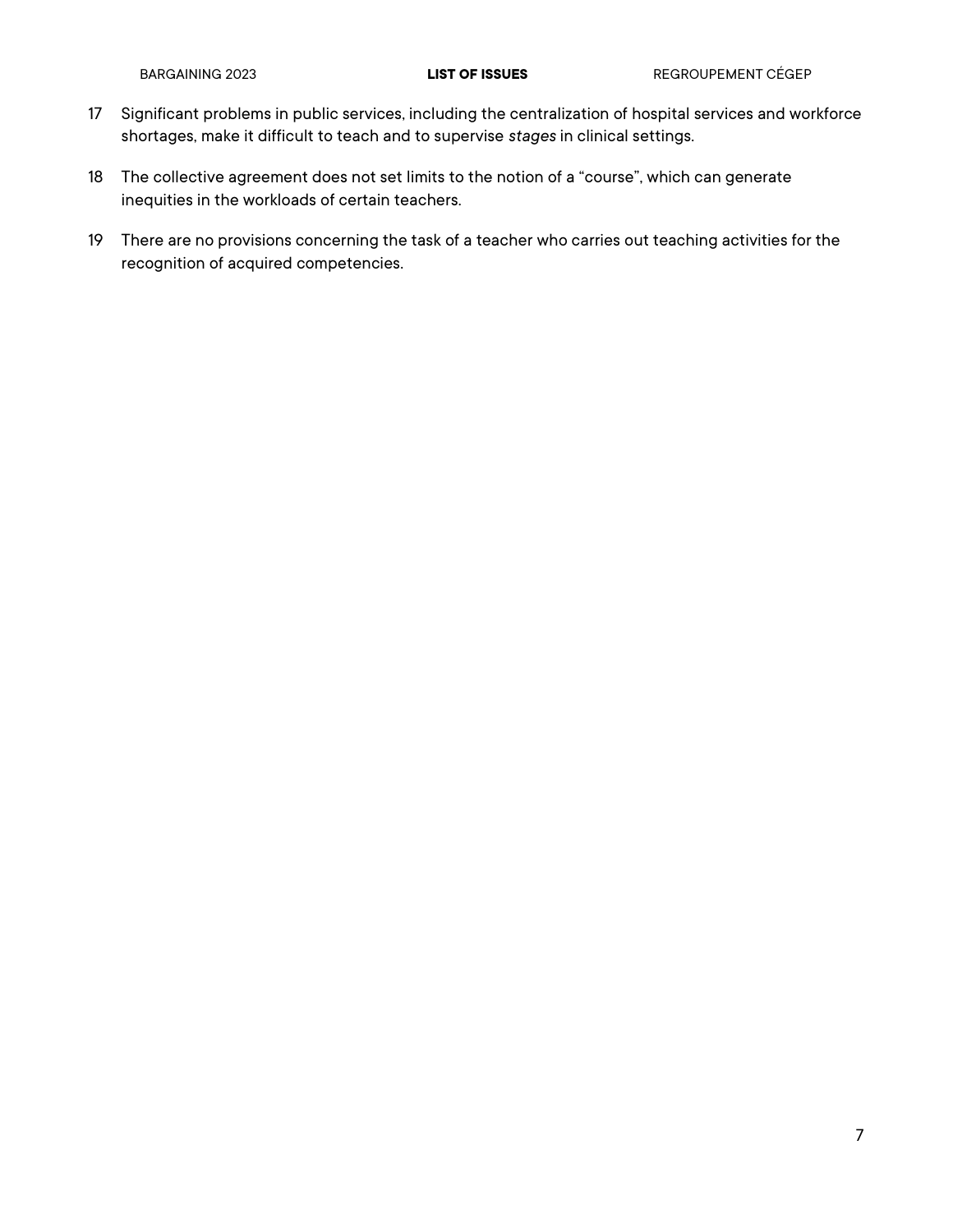#### <span id="page-10-0"></span>**RESOURCES AND FUNDING**

- 01 The funding of teaching resources is not tied to the parameters of the method for calculating their allocation, which greatly contributes to heavy workloads and weakens the functioning of establishments.
- 02 The teaching resources allocated to a college do not account for several characteristics of its students, such as their profiles and their varied academic histories.
- 03 The resources allocated to Type 1 teaching duties in Appendix I-11 and those allocated in Appendices I-2 and I-13 are insufficient.
- 04 The funding method for the CEGEP network relegates the determination of specific budgets to appendices that are difficult to revise, and in which the amounts of resources dedicated to teaching are not regimented.
- 05 Maintaining small cohorts and struggling programs is problematic despite Appendix R-108. They are inadequately funded, notably because the appendix's eligibility criteria are too restrictive.
- 06 The funding of clinical teaching, *stages*, and laboratories is sometimes inadequate, particularly in Nursing, health-related technology programs, and Dental Hygiene.
- 07 Several resources crucial to teaching are either insufficient or lacking, particularly for professional development (including the reimbursement of fees and leaves), for laboratory coordination, for certain materials, and for technical support, e.g., in Nursing simulation laboratories.
- 08 The provisions related to the leave for obtaining a degree providing access to the "master's" scales and to step 18 need review.
- 09 The teaching resources allocated to support students with disabilities or special needs (EESH/EBP) are insufficient, and their implementation in several colleges does not lead to sustainable improvements in teaching and learning conditions. Moreover, the proportion of these resources which must be used to open positions is too small.
- 10 The teaching resources allocated to activities other than those inherent to teaching, particularly those related to coordination (of departments, programs, and *stages*) and to program support or help centers, are insufficient and do not account for all tasks carried out nor for local realities.
- 11 The local management of resources by college administrations often leads to errors and is insufficiently prescribed.
- 12 College administrations attribute expenses to teaching resources that should be attributed elsewhere.
- 13 The incomplete and sometimes imprecise nature of staffing proposals and statements of the use of teaching resources produced by certain colleges prevents effective follow-up by unions.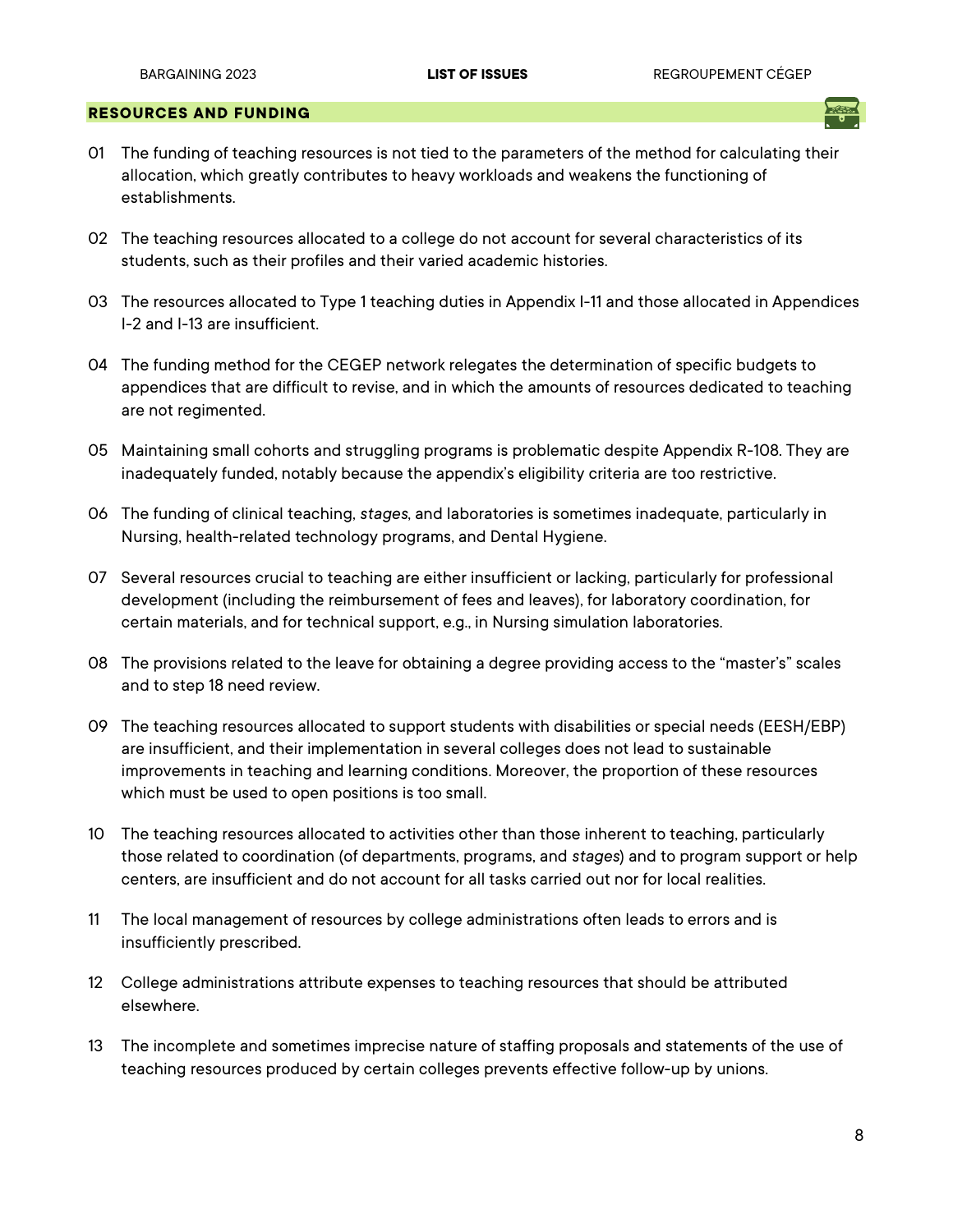- 14 Unions do not have enough leverage over resource distribution terms, and these often lack transparency.
- 15 Current teaching resource allocations do not permit an adequate teacher-to-student ratio in some practical teaching contexts, which generates health and safety issues.
- 16 Not all local unions have access to the tools available to management for allocating resources.
- 17 Appendix I-9 does not include the teaching resources added to columns E, F, and G of Appendix I-2. Moreover, the appendix is insufficiently constraining to permit a verification of whether resources for modifications or implementations of programs, as well as those for network developments, have been made available.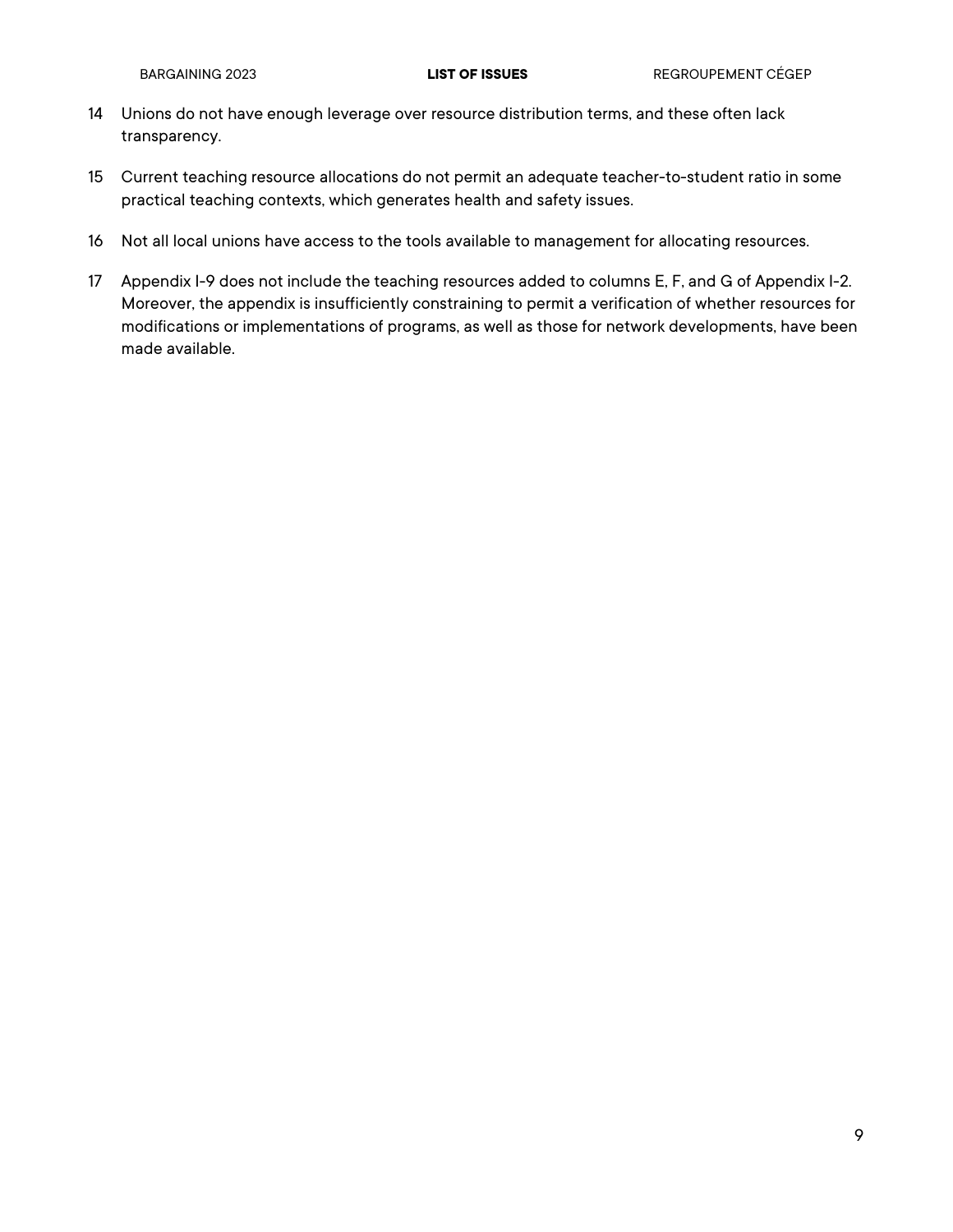#### <span id="page-12-0"></span>**EMPLOYMENT, WORK ORGANIZATION, AND LABOUR RELATIONS**

- 01 The current family-work-school balance provisions are unsatisfactory.
- 02 The early stages of the profession are difficult, and teachers need support when they begin their careers.
- 03 Certain phrasings taken from the template ("master") of the central table and concerning parental rights remain problematic with respect to sexual orientation and gender plurality.
- 04 Certain local administrations and their provincial counterparts are reluctant to diligently carry out the work of the Affirmative Action Committee.
- 05 The provisions related to sick leave and leave for family reasons are unsatisfactory.
- 06 Teachers are often not replaced when absent.
- 07 In some colleges and disciplines, there is undue pressure on teachers to carry out additional work hours.
- 08 There is no mechanism in the collective agreement to accommodate teachers with partial disability.
- 09 There are no prescriptions for the academic council (*la commission des études*) in the collective agreement.
- 10 The provisions related to dual employment are unclear and need review.
- 11 The conditions for the refusal to grant job priority stipulated in clause 5-1.08 make the defense of members difficult.
- 12 Some employers circumvent the spirit of article 5-18.00, notably by misusing written notices or 5- 18.02.
- 13 The arbitration procedure for grievances is very long and inefficient.
- 14 The provisions of the collective agreement related to union activities need clarifying, particularly for union leave associated with a post at the federal office (*bureau fédéral*).
- 15 The leave for internal union duties provided for in the collective agreement is flatly insufficient, particularly for small unions or those outside of major urban centers, and it does not account for the number of teachers working in Continuing Education.
- 16 Measures to integrate teachers from other cultural backgrounds are non-existent or inadequate.
- 17 The collective agreement is unclear about several provisions, particularly regarding MEDs (teachers placed on availability, or *mise en disponibilité*). For example, some clauses contain mathematical formulas expressed as text, which can sometimes leave room for interpretation.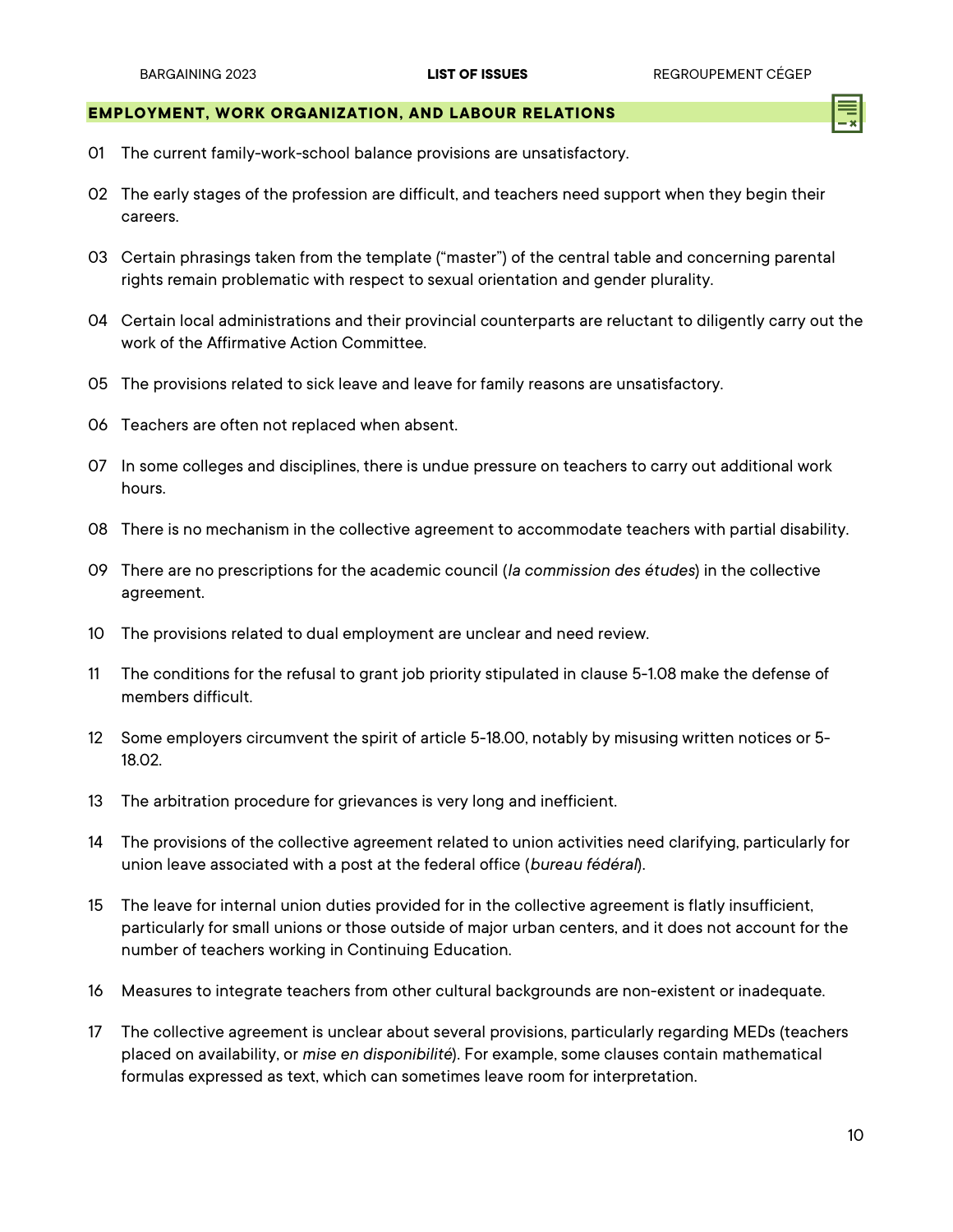- 18 The five-working-day deadline before the beginning of term to make teacher schedules available is insufficient.
- 19 Disability provisions and the rehabilitation period are too restrictive, lack flexibility, and are sometimes discriminatory.
- 20 Certain provisions regarding placement on availability (*mise en disponibilité*) are unsatisfactory.
- 21 The number of working days provided for the submission of marks is insufficient.
- 22 The collective agreement does not account for the particularities of departments with multiple disciplines, nor of courses and responsibilities accruing to more than one department.
- 23 The gradual retirement program permitted by the RREGOP requires an agreement with the employer and its terms are not defined in the collective agreement.
- 24 The vacation enjoyed by the teacher under clause 5-6.55 may only be postponed after a QPIP parental leave by agreement between the parties, which may be inequitable.
- 25 The collective agreement does not provide for part-time unpaid professional development leave without a local agreement, which makes its application inequitable in the network.
- 26 The collective agreement does not reflect the changes to the Act respecting occupational health and safety concerning the obligation of a joint OHS committee.
- 27 Unions do not systematically receive the details of activities other than those stipulated in a teacher's workload. In the more specific case of activities relating to the recognition of acquired competencies, this makes it difficult to verify compliance with paragraph f) of clause 5-4.17.
- 28 There is pressure to resort to distance learning rather than take leave, including sick leave.
- 29 The appendix specific to teachers at the Centre québécois de formation aéronautique (Appendix III-1) is outdated and contains problematic provisions, particularly in terms of availability, work, safety, and leave.
- 30 The application of the appendix pertaining to Collège Marie-Victorin (Appendix III-2) presents difficulties with respect to the criteria for allocating teaching loads in prison environments and with respect to seniority.
- 31 There are problems interpreting article 5-8.00 regarding statutory holidays.
- 32 CEGEPs offer little or no support to teachers who would like to opt for modes of transportation other than solo driving.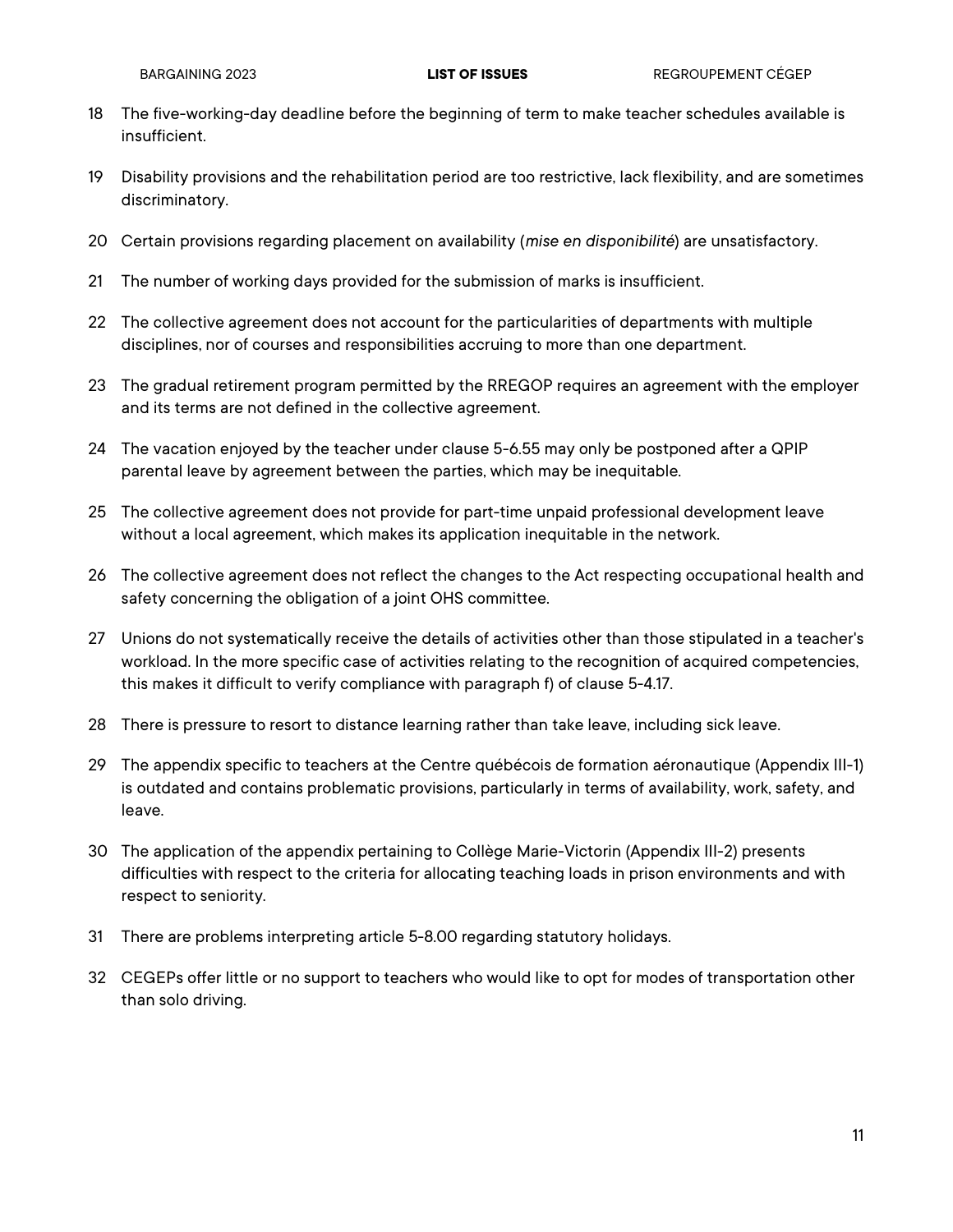#### **PROFESSIONAL AUTONOMY**

- <span id="page-14-0"></span>01 Although ranking 23 recognized the professional autonomy of CEGEP teachers, its exercise is sometimes a source of conflict, particularly on questions of success, program management, or research.
- 02 College administrations and their apparatuses interfere with departmental and program committee autonomy, notably by adopting policies forcing accountability reporting, or by restricting the role of teachers.
- 03 The increase in accountability reporting, notably related to the Commission d'évaluation de l'enseignement collégial (CEEC), generates worrisome administrative pressure.
- 04 The role of teachers and departments within the various college bodies and committees (program committees, academic councils, college boards and boards of governors, etc.) is not recognized, and the principle of collegiality is not respected.
- 05 Practices regarding teaching quality evaluations are often arbitrary or excessive and fuel conflict dynamics.
- 06 Teachers' contribution to research is crucial and their expertise must be recognized and protected.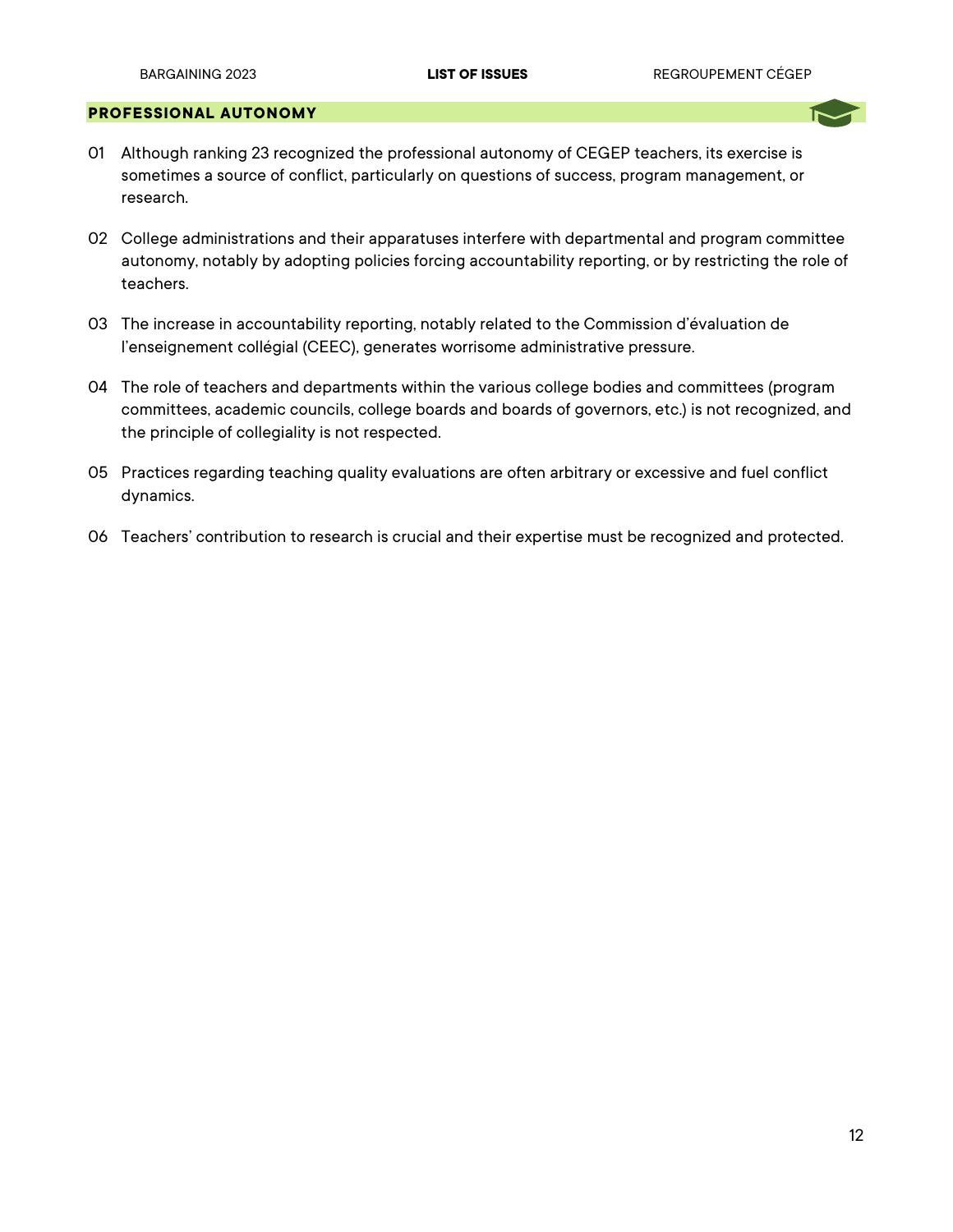#### <span id="page-15-0"></span>**REMUNERATION**

- 01 The number of steps in the salary scale for CEGEP teachers is higher than for all other groups of employees in the public sector, and the starting salary is too low. This leads to attraction and retention difficulties.
- 02 The salary scale for teachers in the school sector has one step less than that for CEGEP teachers and attains the maximum salary of ranking 23, which poses a problem for salary consistency.
- 03 Teachers' salaries are not competitive compared to their colleagues in other provinces, the private sector, and some public sector jobs that currently enjoy bonuses. This situation tends to worsen in a context of high inflation.
- 04 Although all CEGEP teachers now belong to ranking 23, only the higher steps of the salary scale have been fully adjusted in consequence.
- 05 Master's and doctoral degrees are not valued highly enough by the salary scale.
- 06 There are problems with the current procedures for evaluating years of schooling and recognizing degrees.
- 07 Some teachers must pay to teach, notably for professional order membership fees and certifications related to specialties taught.
- 08 The wages of teachers in the Regular sector are usually paid in 26 equal payments, but the pay schedule sometimes includes 27 pay periods, which leads to lower biweekly payments for a period of up to one year.
- 09 The specific terms of remuneration for teachers at the Centre québécois de formation aéronautique need review from an equity viewpoint.
- 10 Remuneration for CI overruns is inadequate.
- 11 During the term, recruitment difficulties due to the labor shortage increase the number of replacements done by full-time teachers. However, the remuneration they obtain for this overtime is proportionally lower than their usual remuneration.
- 12 The hourly rate for other activities provided for in clause 6-1.04 is insufficient.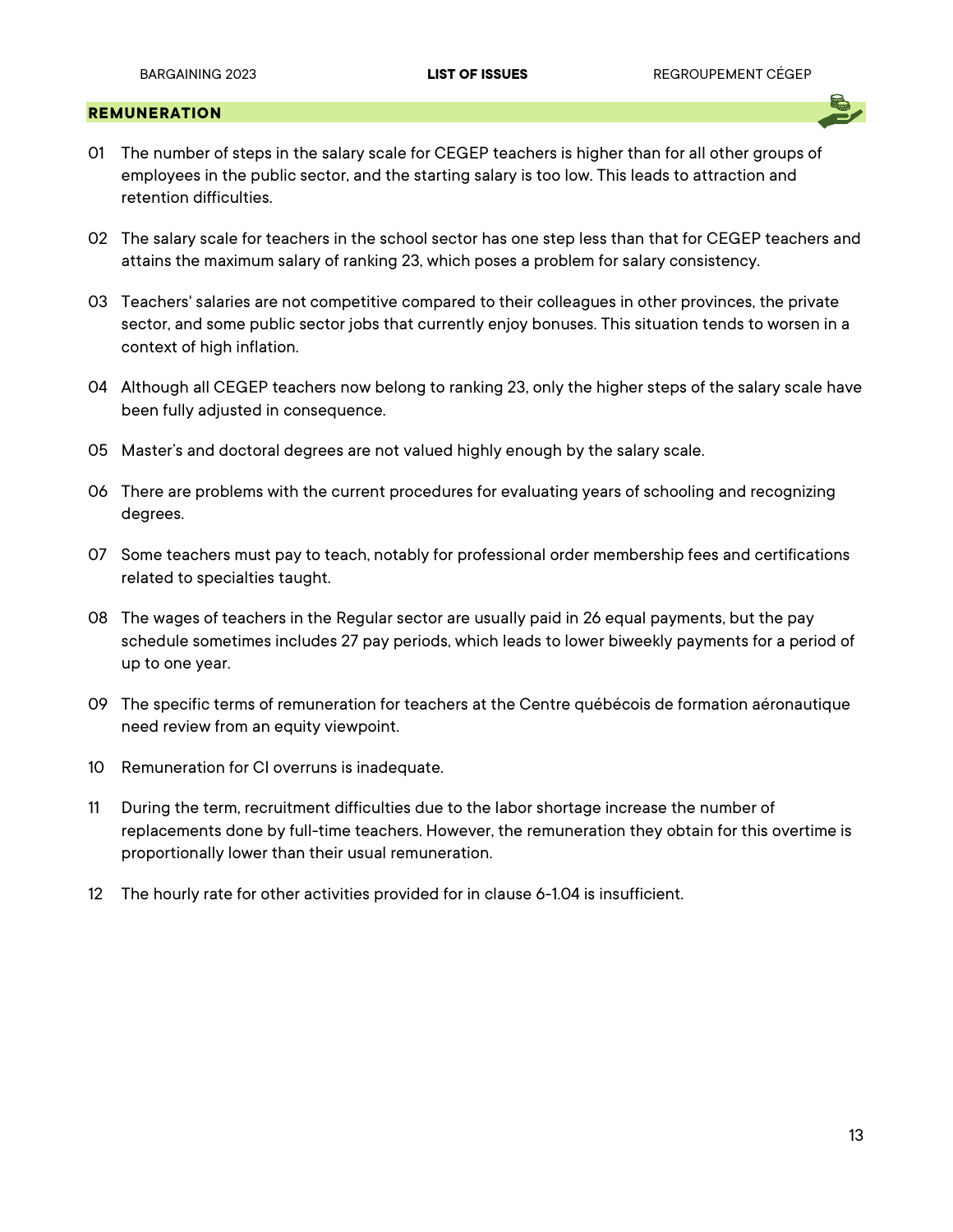# **CONSOLIDATION AND TRANSFORMATION OF THE NETWORK**

#### <span id="page-16-0"></span>DISTANCE EDUCATION

- 01 The collective agreement does not set out working and learning conditions for distance education (*l'enseignement à distance*). The teaching load for teachers in the context of distance education is not adequately recognized.
- 02 College bodies which include teachers (departments, academic councils, labour relations committees, program committees) are not sufficiently involved in distance education activities.
- 03 The rollout of distance education is often done in a chaotic manner, without a national strategy or guidelines or the participation of teachers, and without concern on the part of management as to the potential impacts, particularly on students, teachers, and CEGEPs in the regions.
- 04 The collective agreement does not set out any prescriptions or definitions for distance education.
- 05 In the collective agreement, the protection of rights related to intellectual property, privacy and image is ill-suited to distance education.
- 06 Distance education brings several technical, technological, and IT needs that are not always met by colleges.
- 07 Teaching, supporting, and evaluating students remotely brings specific difficulties that are not encountered in person.
- 08 Distance education prevents the creation of human bonds, generates isolation and, for some people, leads to mental health problems.
- 09 Certain administrations do not consider the fact that some learning cannot be done remotely.
- 10 Distance education represents a risk for the professional autonomy of teachers, notably because it is sometimes imposed as a way of making up classes and because it facilitates interference in the task.
- 11 Distance education represents a risk of increased job insecurity, particularly through its accelerated development in Continuing Education.
- 12 Some colleges use environmental issues as a pretext to justify the use of distance education.
- 13 Some administrations are tempted to consider distance education as an easy solution to the problems of recruiting teaching staff, which risks obliterating the real underlying issues.
- 14 Certain teachers are hired expressly to teach remotely, particularly in Continuing Education. Some live too far away to work in person, which makes exercising their job priority and participating in their departments difficult.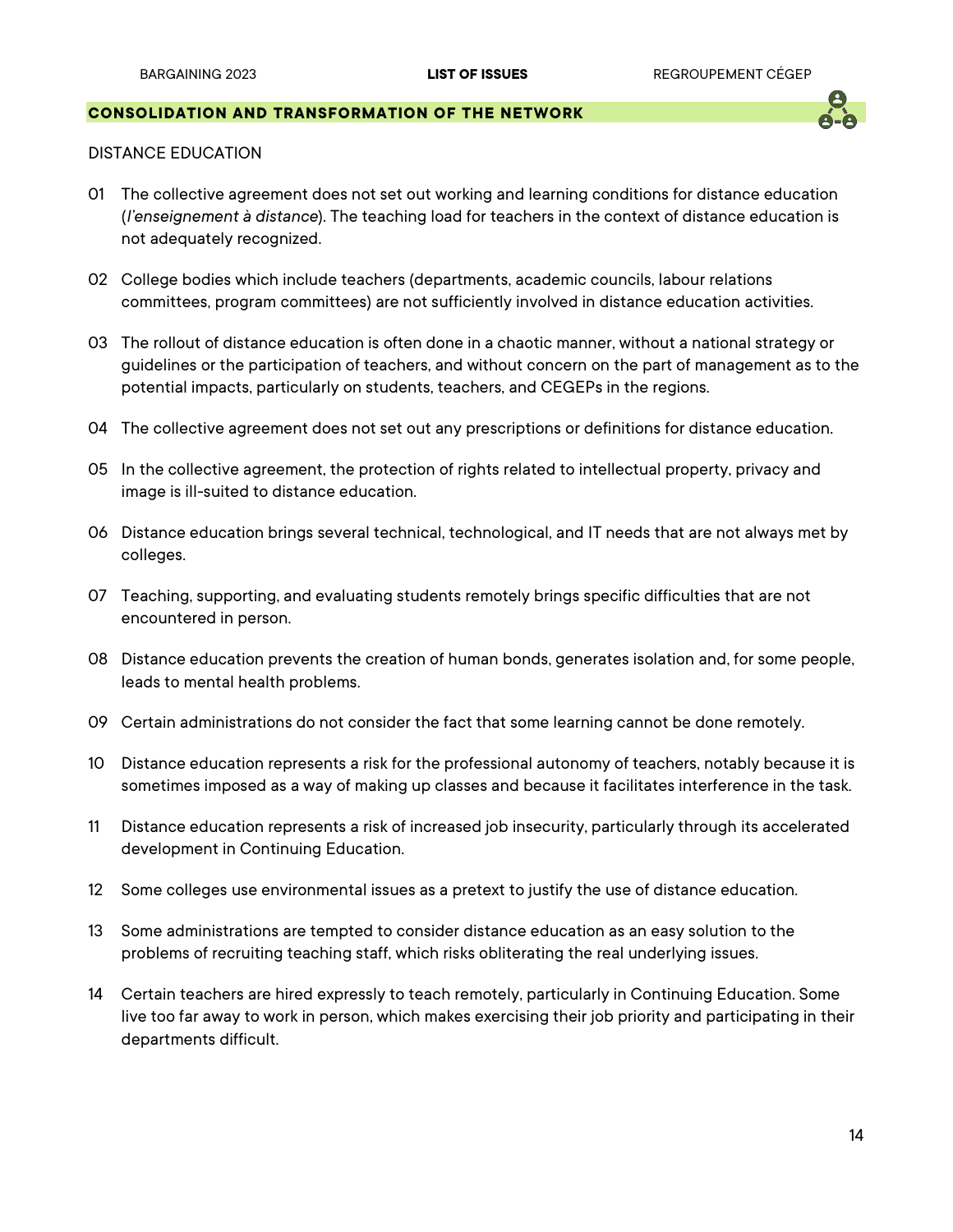## PROGRAM OFFERINGS

- 15 The absence of province-wide discipline or program coordination leads to a lack of cohesion in the college network and makes it difficult to issue equivalent diplomas.
- 16 The program review & development process is opaque, and its consultation and implementation mechanisms are inadequate, both of which create conflict.
- 17 The development of Continuing Education in the CEGEP network is disorganized and often responds to the ad hoc needs of companies to the detriment of a multi-purpose education, notably through the development of new certifications and non-credit programs. These developments have an impact on student enrollment in credited programs.
- 18 Many CEGEPs offer pre-university programs in Continuing Education. These courses are becoming more popular and lead to an outflow of Regular sector students towards Continuing Education.
- 19 Some CEGEP administrations put pressure on teachers and unions to implement new programs with impossible deadlines.
- 20 The guidelines regimenting the map of programs in the college network are inadequate.
- 21 To respond quickly to market needs, the Ministry of Higher Education multiplies offers of shortened training courses, which are sometimes segmented and take place partly in the workplace.
- 22 Some colleges do not recognize that teachers in customized training (*la formation sur mesure*) and non-credit programs are covered by the accreditations of teachers' unions, which leads to unfair salary and working conditions for those who teach in them.
- 23 In some CEGEPs, programs are created uniquely for the recognition of acquired competencies.
- 24 Some colleges tend to encourage students who find their terms too busy to drop courses and resume them in the summer, where working and salary conditions are less advantageous. This tendency has consequences on Regular teaching.

## MISSION OF THE COLLEGE NETWORK

- 25 Privatization of services and outsourcing in the CEGEPs have become increasingly common throughout the network.
- 26 Colleges compete with one another, and this weakens the network's cohesion.
- 27 The regional college structures prevent colleges from developing in line with their communities and undermine their functioning and institutional autonomy.
- 28 The uncoordinated multiplication of Centers for College Studies (*Centres d'études collégiales* or CECs), sub-centers, and service points diminishes the vitality of the CEGEP network and leads to a